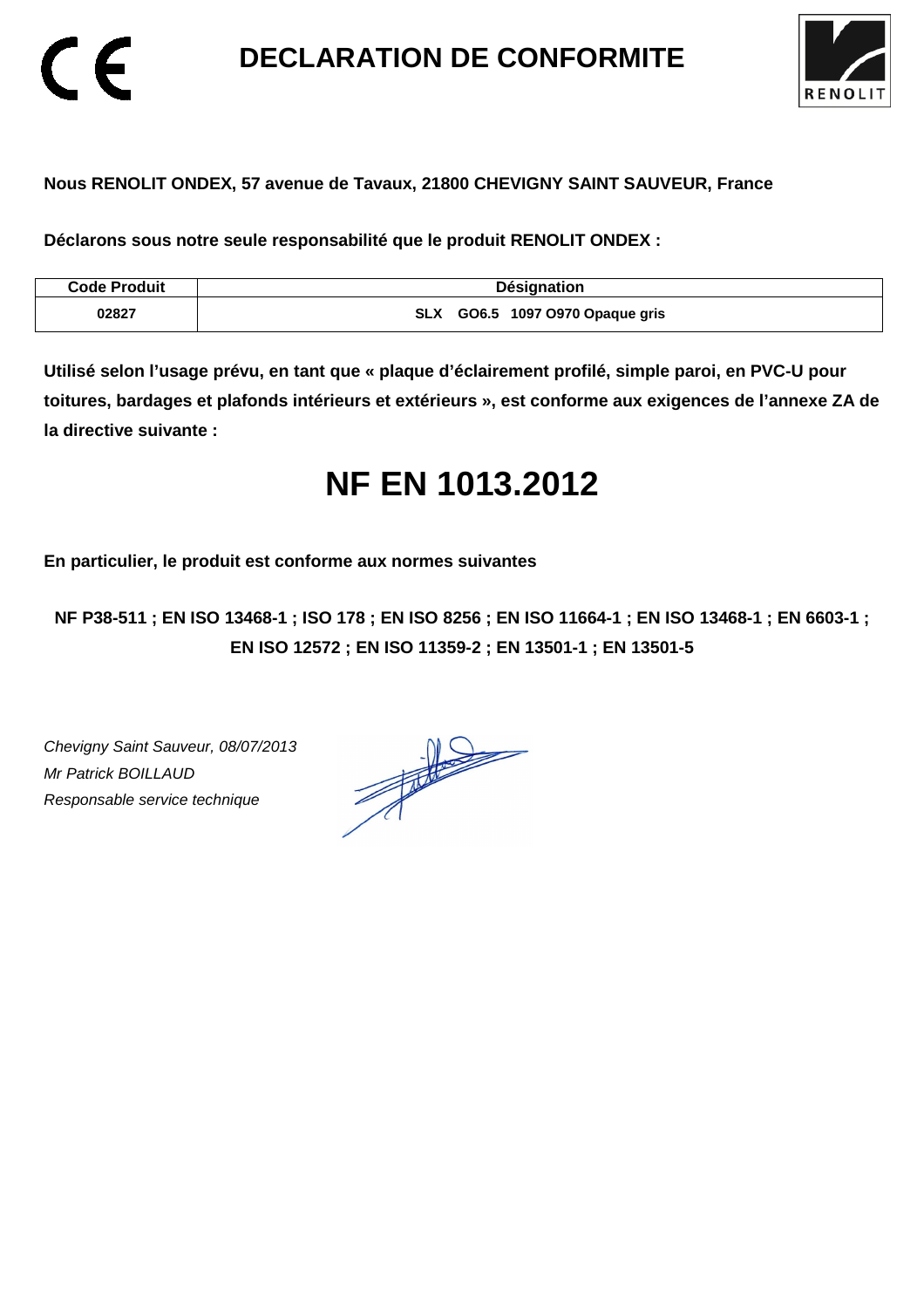

#### 1 **1. CODE D'IDENTIFICATION UNIQUE DU PRODUIT : 02827**

#### **2. DESIGNATION DU PRODUIT : SLX GO6.5 1097 O970 Opaque gris**

| <b>Couleur</b>                | Pas d'ondulation<br>et profondeur | Largeur utile | <b>Epaisseur nominale</b>                                                                                             | Type de matériau         | Masse nominale |
|-------------------------------|-----------------------------------|---------------|-----------------------------------------------------------------------------------------------------------------------|--------------------------|----------------|
| Opaque gris                   | GO 6.5 - 177/51                   | 885 mm        | $0.90$ mm                                                                                                             | <b>PVC NP Bi-orienté</b> | 1.50 kg/ $m^2$ |
| 3.                            | USAGE PREVU DU PRODUIT :          |               | Plaque d'éclairement profilée, simple paroi, en PVC-U pour<br>toitures, bardages et plafonds intérieurs et extérieurs |                          |                |
| 4. FABRICANT ET COORDONNEES : |                                   |               | RENOLIT ONDEX - 57 Avenue de Tavaux -<br>21800 Chevigny-Saint-Sauveur France - Tel: +33 (0) 3 80 46 80 01             |                          |                |

**5. MANDATAIRE DU FABRICANT :** Non concerné

**6. SYSTEME D'EVALUATION ET DE VERIFICATION DE LA CONSTANTE DES PERFORMANCES DU PRODUIT :** Système 3

**7. PRODUIT COUVERT PAR UNE NORME HAMRONISEE :** EN 1013 : 2012

**8. EVALUATION TECHNIQUE EUROPEENNE :** Non concerné

#### **9. PERFORMANCES DECLAREES selon les Spécifications Techniques Harmonisées EN 1013 :**

| Caractéristiques essentielles                                                                      | <b>Performances</b>               |
|----------------------------------------------------------------------------------------------------|-----------------------------------|
| Tolérance Dimensionnelle                                                                           | Conforme                          |
| Perméabilité à l'eau/à l'air                                                                       | Conforme                          |
| Facteur de transmission lumineuse (NF P38-511)                                                     | $0\%$                             |
| Résistance Mécanique / fléchissement de la plaque                                                  | <b>PND</b>                        |
| Résistance en flexion (ISO 178)                                                                    | 82 MPA                            |
| Module d'élasticité en flexion (ISO 178) E                                                         | 3800 MPA                          |
| Coefficient de rigidité E.t <sup>3</sup>                                                           | $2.8$ N.m.                        |
| Résistance au choc traction (EN ISO 8256)                                                          | 1500 kJ/ $m^2$                    |
| Variation de l'indice de jaunissement après vieillissement artificiel(EN ISO 11664-1)              | 4(AD)                             |
| Variation du facteur de transmission lumineuse après vieillissement artificiel<br>(EN ISO 13468-1) | 0% (A0)                           |
| Variation de la résistance en flexion/traction après vieillissement artificiel<br>(EN ISO 8256)    | ≤10% (A0)                         |
| Résistance choc d'un corps dur de faibles dimensions (EN 6603-1)                                   | Conforme                          |
| Résistance choc d'un corps mou grandes dimensions (XP 38-506-1999) Test 1200J                      | <b>PND</b>                        |
| Perméabilité à la vapeur d'eau (EN ISO 12572)                                                      | $0.8 \times 10^{-5}$ mg/(m-h-Pa)  |
| Dilatation thermique linéique (EN ISO 11359-2)                                                     | 67 x $10^{-6}$ (K <sup>-1</sup> ) |
| Réaction feu (EN 13501-1)                                                                          | <b>B</b> s1 d0                    |
| Performance feu extérieur (EN 13501-5)                                                             | Ftoit (non testé)                 |
| Emission de substances dangereuses                                                                 | <b>PND</b>                        |
| Résistance aux fixations                                                                           | www.ondex.com                     |

#### **10. Les performances du produit identifié aux points 1 et 2 sont conformes aux performances déclarées indiquées au point 9. La présente déclaration des performances est établie pour la seule responsabilité du fabricant identifié au point 4.**

Signé pour le fabricant et en son nom par Patrick BOILLAUD – Responsable Service Technique<br>Chevigny-Saint-Sauveur, le 08 Juillet 2013<br> **Chevigny-Saint-Sauveur, le 08 Juillet 2013 Chevigny-Saint-Sauveur, le 08 Juillet 2013**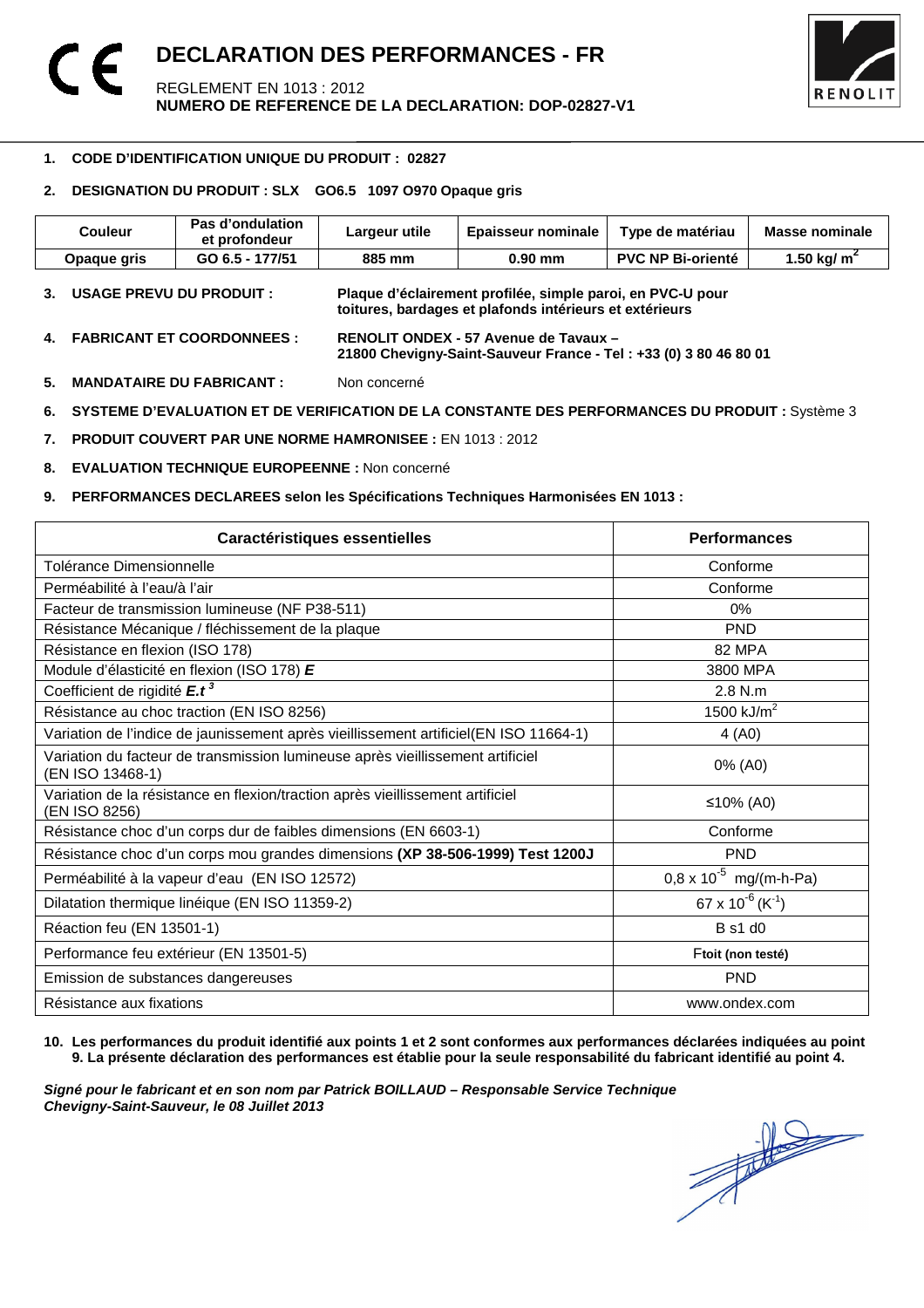### **KONFORMITATSERKLARUNG**



#### **Wir RENOLIT ONDEX, 57 avenue de Tavaux, 21800 CHEVIGNY SAINT SAUVEUR, France**

**Erklären unter unserer alleinigen Verantwortung, dass das mit dem RENOLIT ONDEX Produkt:** 

| <b>Produktnummer</b> | <b>Benzeichnung</b>             |
|----------------------|---------------------------------|
| 02827                | SLX GO6.5 1097 O970 Opaque gris |

**den grundlegenden Anforderungen der folgenden Richtlinien entspricht, wenn es nach den Anweisungen des Herstellers bestimmungsgemäss verwendet wird: "Lichtdurchlässige, einschalige, profilierte Platten aus PVC-U für Innen- und Außenanwendungen an Dächern, Wänden und Decken" in Anhang ZA:** 

### **NF EN 1013.2012**

**Insbesondere entspricht es den folgenden Normen** 

**NF P38-511 ; EN ISO 13468-1 ; ISO 178 ; EN ISO 8256 ; EN ISO 11664-1 ; EN ISO 13468-1 ; EN 6603-1 ; EN ISO 12572 ; EN ISO 11359-2 ; EN 13501-1 ; EN 13501-5**

Chevigny Saint Sauveur, 08/07/2013 Mr Patrick BOILLAUD Leiter der technischen Abteilung

 $\epsilon$ 

 $\frac{1}{\sqrt{1-\frac{1}{2}}}\left\vert \frac{1}{\sqrt{1-\frac{1}{2}}}\right\vert = \frac{1}{\sqrt{1-\frac{1}{2}}}\left\vert \frac{1}{\sqrt{1-\frac{1}{2}}}\right\vert.$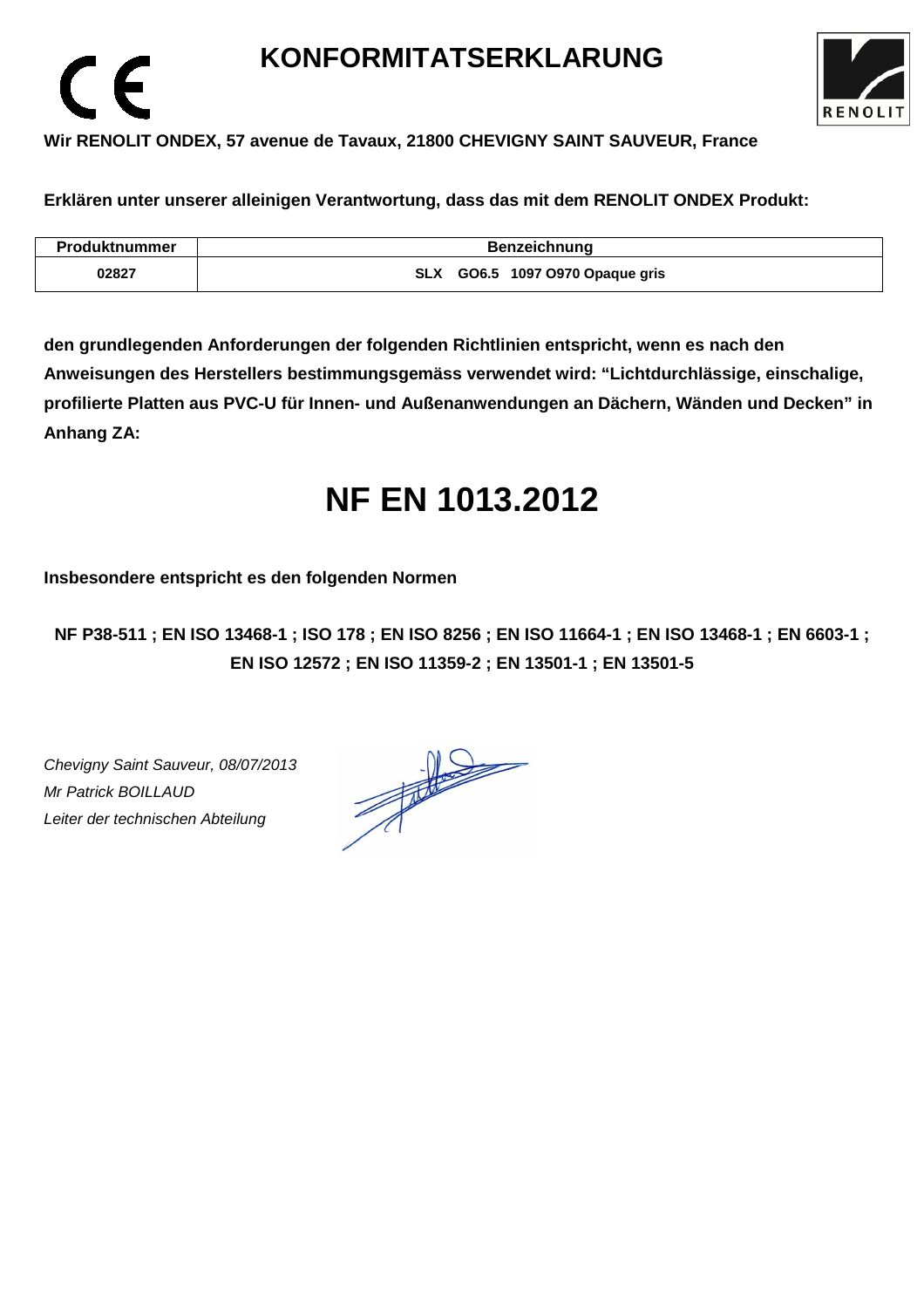### **LEISTUNGSERKLÄRUNG - DE**  NORM EN 1013 : 2012 **REFERENZNUMMER DER EKLÄRUNG: DOP-02827-V1**



#### **1. EINZIGER IDENTIFIKATIONSCODE DES PRODUKTES: 02827**

#### **2. PRODUKTBEZEICHNUNG: SLX GO6.5 1097 O970 Opaque gris**

| Farbe     | <b>Rippenbreite der Wellung</b><br>und Profilhöhe | <b>Baubreite</b> | Dicke (mm) | Materialtyp                                       | Nenn-<br><b>Flächengewicht</b> |
|-----------|---------------------------------------------------|------------------|------------|---------------------------------------------------|--------------------------------|
| opak grau | GO 6.5 - 177/51                                   | 885 mm           | $0.90$ mm  | biaxial gerecktes<br>Hart-PVC ohne<br>Weichmacher | 1.50 kg/ $m2$                  |

**3. VORGESEHENE VEWENDUNGSZWECKE: Lichtdurchlässige, einschalige, profilierte Platten aus PVC-U**  für Innen- und Außenanwendungen an Dächern, Wänden und Decken

**4. HERSTELLER UND ANSCHFRIFT: RENOLIT ONDEX - 57 Avenue de Tavaux - 21800 Chevigny-Saint-Sauveur Frankreich - Tel : +33 3 80 46 80 01** 

- **5. BEVOLLMÄCHTIGTER DES HERSTELLERS:** Nicht zutreffend
- **6. SYSTEM ZUR BEWERTUNG UND ÜBERPRÜFUNG DER LEISTUNGSBESTÄNDIGKEIT:** System 3
- **7. FÜR DIESES PRODUKT GILT DIE HARMONISIERTE NORM:** EN 1013 : 2012
- **8. EUROPÄISCHE TECHNISCHE BEWERTUNG:** Nicht zutreffend
- **9. ERKLÄRTE LEISTUNGEN gemäß harmonisierten technischen Spezifikation EN 1013:**

| <b>Wesentliche Eigenschaften</b>                                                                    | Leistungen                               |  |
|-----------------------------------------------------------------------------------------------------|------------------------------------------|--|
| Maßtoleranzen                                                                                       | <b>Bestanden</b>                         |  |
| Wasser-/Luftdurchlässigkeit                                                                         | <b>Bestanden</b>                         |  |
| Lichttransmissionsgrad (NF P38-511)                                                                 | 0%                                       |  |
| Biege-/Zugfestigkeit (EN ISO 178)                                                                   | <b>PND</b>                               |  |
| Biegespannung (ISO 178)                                                                             | 82 MPA                                   |  |
| Biege-Elastizitätsmodul (ISO 178) E                                                                 | 3800 MPA                                 |  |
| Steifheitsfaktor E.t <sup>3</sup>                                                                   | 2.8 N.m                                  |  |
| Zug- Schlagfestigkeit (EN ISO 8256)                                                                 | 1500 $kJ/m2$                             |  |
| Änderung des Gelbwertes nach der künstlichen Alterung (EN ISO 11664-1 ou<br>EN ISO 11664-2)         | 4 (A0)                                   |  |
| Änderung des Lichttransmissionsgrades nach der künstlichen Alterung, (EN<br>ISO 13468-1 ou 13468-2) | 0% (A0)                                  |  |
| Änderung der Biege-/Zugfestigkeit nach der künstlichen Alterung, (EN ISO 178)                       | ≤10% (A0)                                |  |
| Schlagbeanspruchung durch kleinen, harten Körper (EN 6603-1)                                        | <b>Bestanden</b>                         |  |
| Schlagbeanspruchung durch großen, weichen Körper                                                    | <b>PND</b>                               |  |
| Wasserdampfdurchlässigkeit (EN ISO 12572)                                                           | $0.8 \times 10^{-5}$ mg/(m-h-Pa)         |  |
| Lineare thermische Ausdehnung (EN ISO 11359-2)                                                      | 67 x 10 <sup>-6</sup> (K <sup>-1</sup> ) |  |
| Klasse des Brandverhaltens (EN 13501-1)                                                             | <b>B</b> s1 d0                           |  |
| Klasse des Brandverhaltens von außen (EN 13501-5)                                                   | F Dach (nicht getestet)                  |  |
| Freisetzung gefährlicher Stoffe                                                                     | <b>PND</b>                               |  |
| Beständigkeit gegenüber Befestigungen                                                               | Zulassung Z 14.4. 1-4                    |  |

#### **10. Die Leistungen des Produktes gemäß den Nummern 1 und 2 entspricht den erklärten Leistungen nach Nummer 9. Verantwortlich für die Erstellung der Leistungserklärung ist allein der Hersteller gemäß Nummer 4.**

**Unterzeichnet für den Hersteller und im Namen des Herstellers durch Patrick BOILLAUD – Leiter der technischen Abteilung Chevigny-Saint-Sauveur, den 08. Juli 2013**

 $\frac{1}{\sqrt{2}}$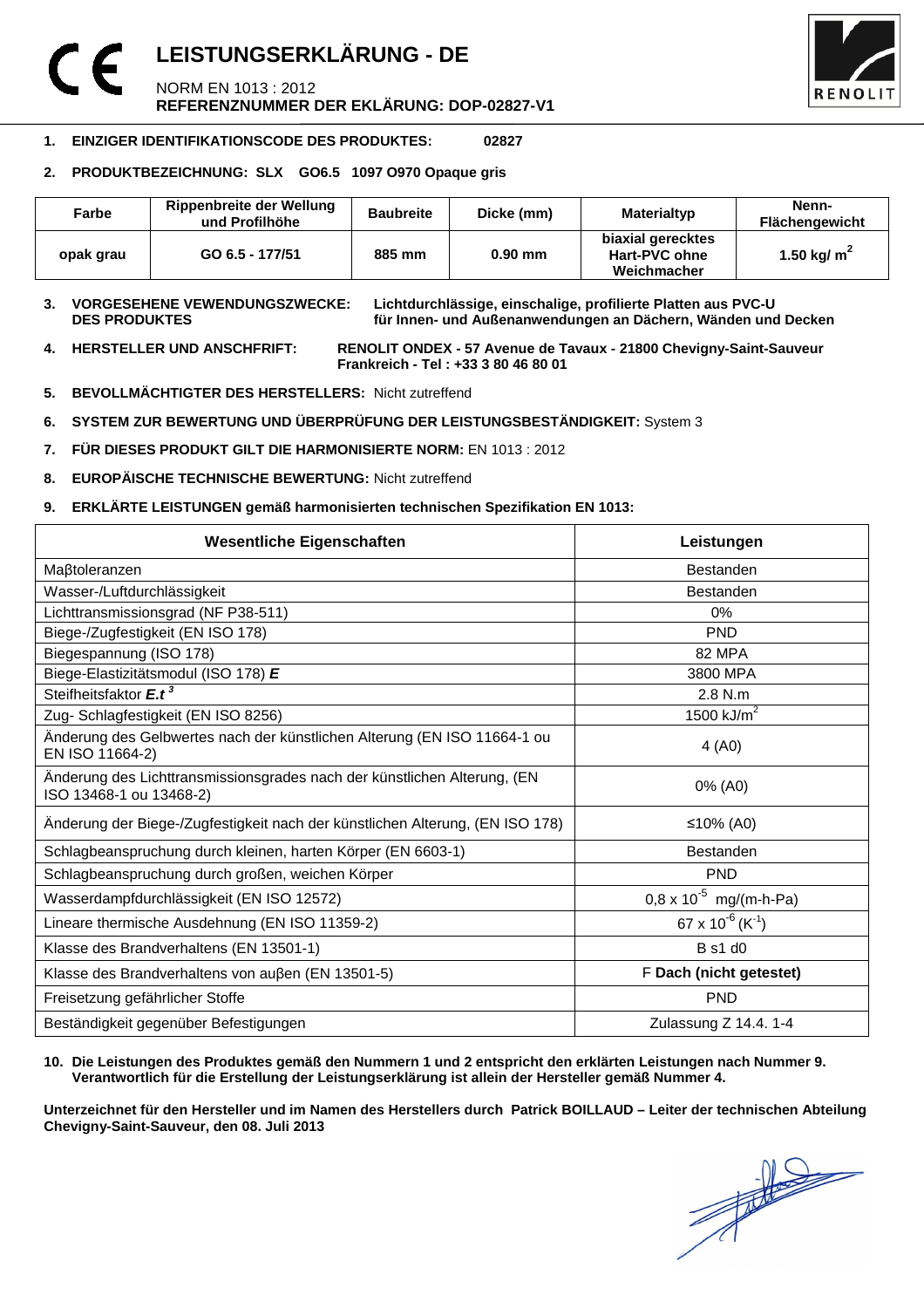### **DECLARATION OF CONFORMITY**



#### **We RENOLIT ONDEX, 57 avenue de Tavaux, 21800 CHEVIGNY SAINT SAUVEUR, France**

**Declare under our sole responsability that the RENOLIT ONDEX product:** 

| <b>Product Code</b> | <b>Designation</b>              |
|---------------------|---------------------------------|
| 02827               | SLX GO6.5 1097 0970 Opaque gris |

**When used according to its instruction as, "light transmitting single skin profiled PVC-U sheet for internal and external roofs, walls and ceilings", complies with the essential requirements of the following directive in ZA Annex:** 

### **NF EN 1013.2012**

**In particular it complies with the following standards** 

**NF P38-511 ; EN ISO 13468-1 ; ISO 178 ; EN ISO 8256 ; EN ISO 11664-1 ; EN ISO 13468-1 ; EN 6603-1 ; EN ISO 12572 ; EN ISO 11359-2 ; EN 13501-1 ; EN 13501-5**

Chevigny Saint Sauveur, 08/07/2013 Mr Patrick BOILLAUD Technical services manager

CE

 $\frac{1}{\sqrt{2}}$